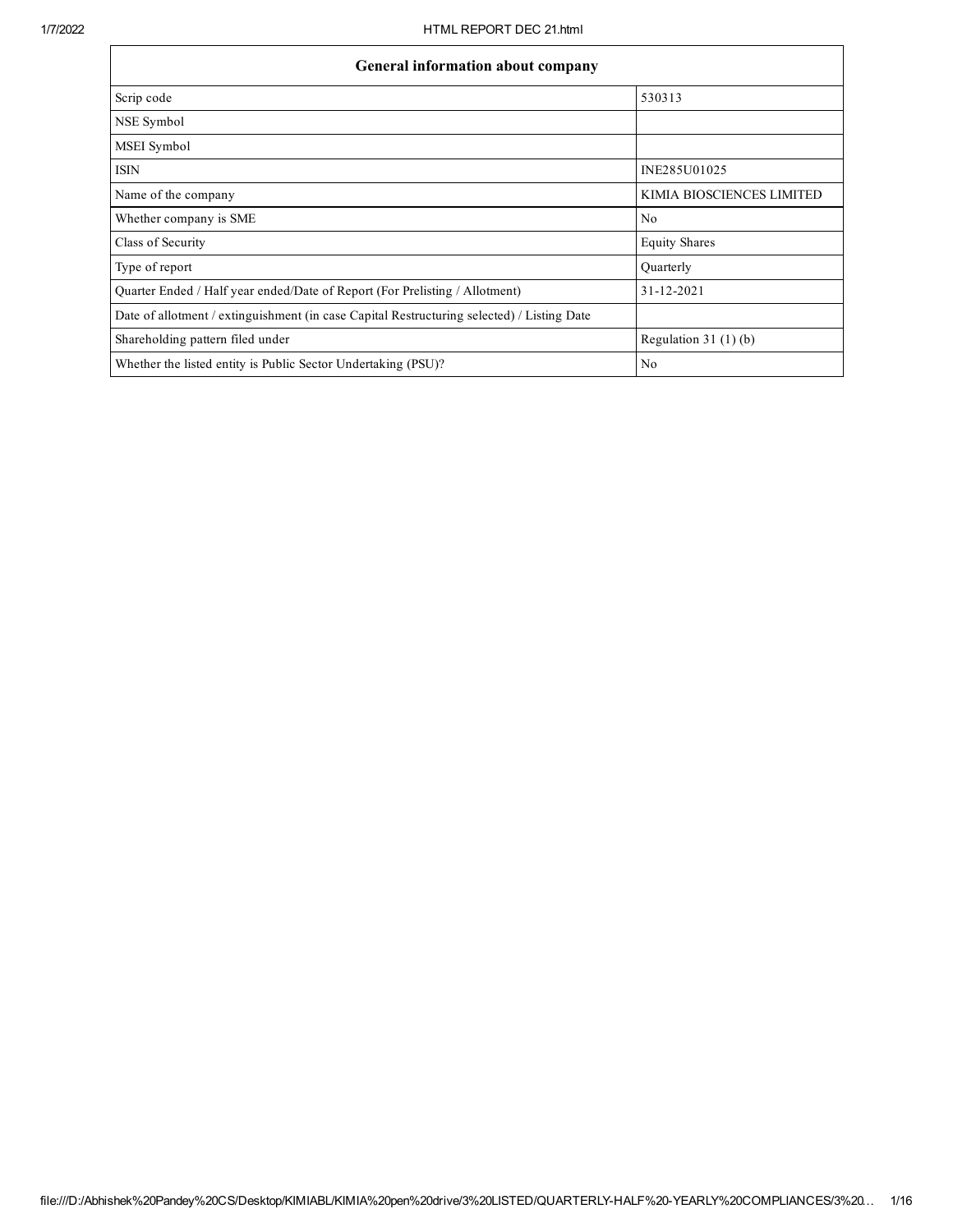|                | <b>Declaration</b>                                                                        |                |                                |                       |                             |
|----------------|-------------------------------------------------------------------------------------------|----------------|--------------------------------|-----------------------|-----------------------------|
| Sr.<br>No.     | Particular                                                                                | Yes/No         | Promoter and<br>Promoter Group | Public<br>shareholder | Non Promoter-<br>Non Public |
| $\mathbf{1}$   | Whether the Listed Entity has issued any partly paid up<br>shares?                        | N <sub>0</sub> | No.                            | N <sub>0</sub>        | No.                         |
| 2              | Whether the Listed Entity has issued any Convertible<br>Securities?                       | N <sub>0</sub> | No.                            | N <sub>0</sub>        | No.                         |
| $\overline{3}$ | Whether the Listed Entity has issued any Warrants?                                        | N <sub>0</sub> | N <sub>0</sub>                 | N <sub>0</sub>        | N <sub>0</sub>              |
| $\overline{4}$ | Whether the Listed Entity has any shares against which<br>depository receipts are issued? | N <sub>0</sub> | No                             | N <sub>0</sub>        | No.                         |
| $\overline{5}$ | Whether the Listed Entity has any shares in locked-in?                                    | Yes            | Yes                            | No                    | N <sub>0</sub>              |
| 6              | Whether any shares held by promoters are pledge or<br>otherwise encumbered?               | N <sub>0</sub> | No.                            |                       |                             |
| $\overline{7}$ | Whether company has equity shares with differential voting<br>rights?                     | No             | No.                            | N <sub>0</sub>        | No                          |
| 8              | Whether the listed entity has any significant beneficial owner?                           | N <sub>0</sub> |                                |                       |                             |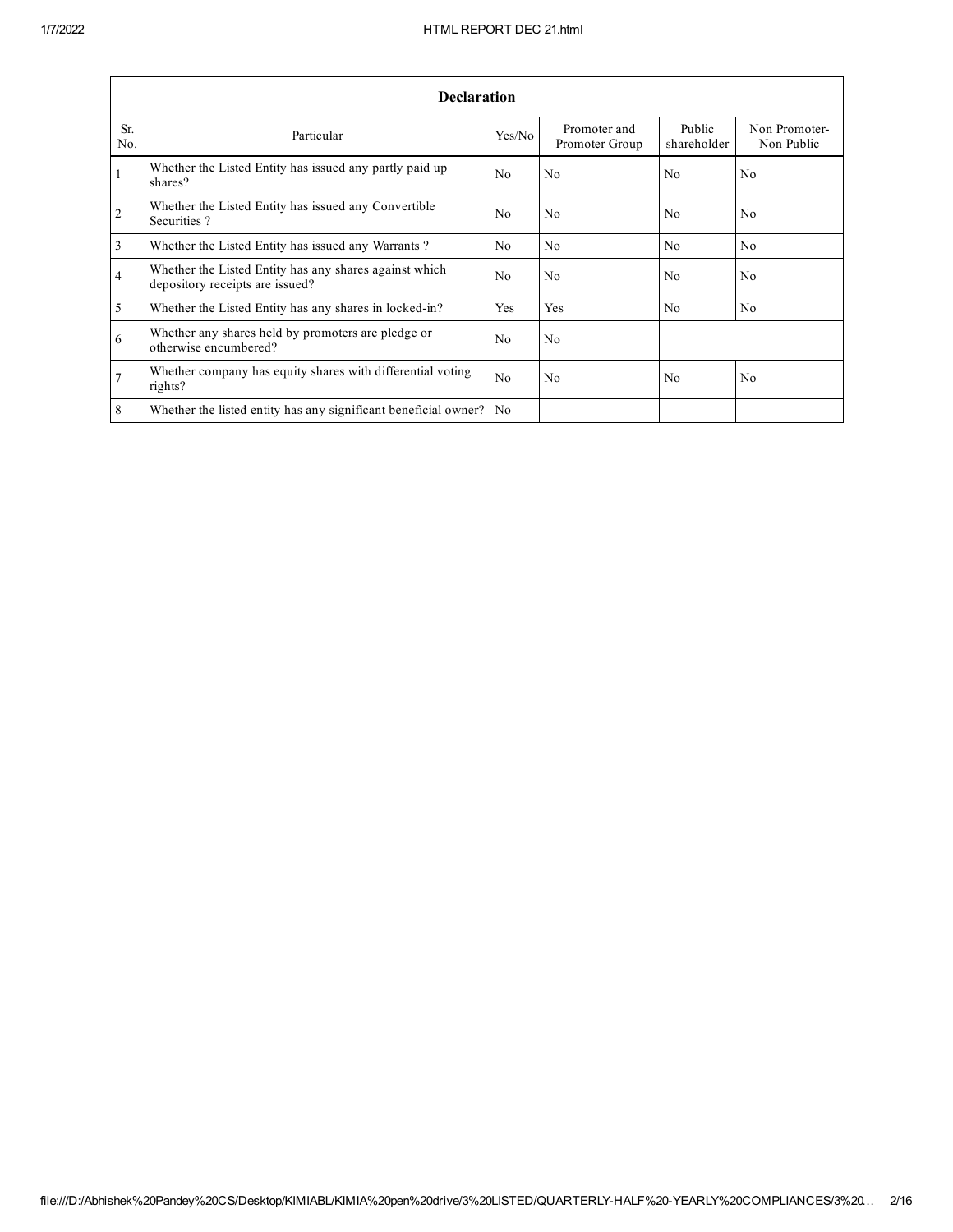|                                   | rasiv resultation y statement horaing or specified securities |              |                       |                             |                          |                          |                                        |                                                                  |               |          |                                   |
|-----------------------------------|---------------------------------------------------------------|--------------|-----------------------|-----------------------------|--------------------------|--------------------------|----------------------------------------|------------------------------------------------------------------|---------------|----------|-----------------------------------|
| Category<br>of<br>Category<br>(I) |                                                               | Nos. Of      | No. of<br>fully paid  | No. Of<br>Partly<br>paid-up | No. Of<br>shares         | Total nos.<br>shares     | Shareholding as a<br>% of total no. of | Number of Voting Rights held in each<br>class of securities (IX) |               |          |                                   |
|                                   | shareholder                                                   | shareholders | up equity             | equity                      | underlying<br>Depository | held (VII)               | shares (calculated<br>as per SCRR,     | No of Voting (XIV) Rights                                        |               |          | Total as a<br>$%$ of<br>$(A+B+C)$ |
|                                   | (II)                                                          | (III)        | shares<br>held $(IV)$ | shares<br>held<br>(V)       | Receipts<br>(VI)         | $= (IV) +$<br>$(V)+(VI)$ | 1957) (VIII) As a<br>% of $(A+B+C2)$   | Class eg:<br>X                                                   | Class<br>eg:y | Total    |                                   |
| (A)                               | Promoter<br>&<br>Promoter<br>Group                            | 7            | 35455841              |                             |                          | 35455841                 | 74.94                                  | 35455841                                                         |               | 35455841 | 74.94                             |
| (B)                               | Public                                                        | 12205        | 11856900              |                             |                          | 11856900                 | 25.06                                  | 11856900                                                         |               | 11856900 | 25.06                             |
| (C)                               | Non<br>Promoter-<br>Non Public                                |              |                       |                             |                          |                          |                                        |                                                                  |               |          |                                   |
| (C1)                              | <b>Shares</b><br>underlying<br>DRs                            |              |                       |                             |                          |                          |                                        |                                                                  |               |          |                                   |
| (C2)                              | Shares held<br>by<br>Employee<br>Trusts                       |              |                       |                             |                          |                          |                                        |                                                                  |               |          |                                   |
|                                   | Total                                                         | 12212        | 47312741              |                             |                          | 47312741                 | 100                                    | 47312741                                                         |               | 47312741 | 100                               |

Table I - Summary Statement holding of specified securities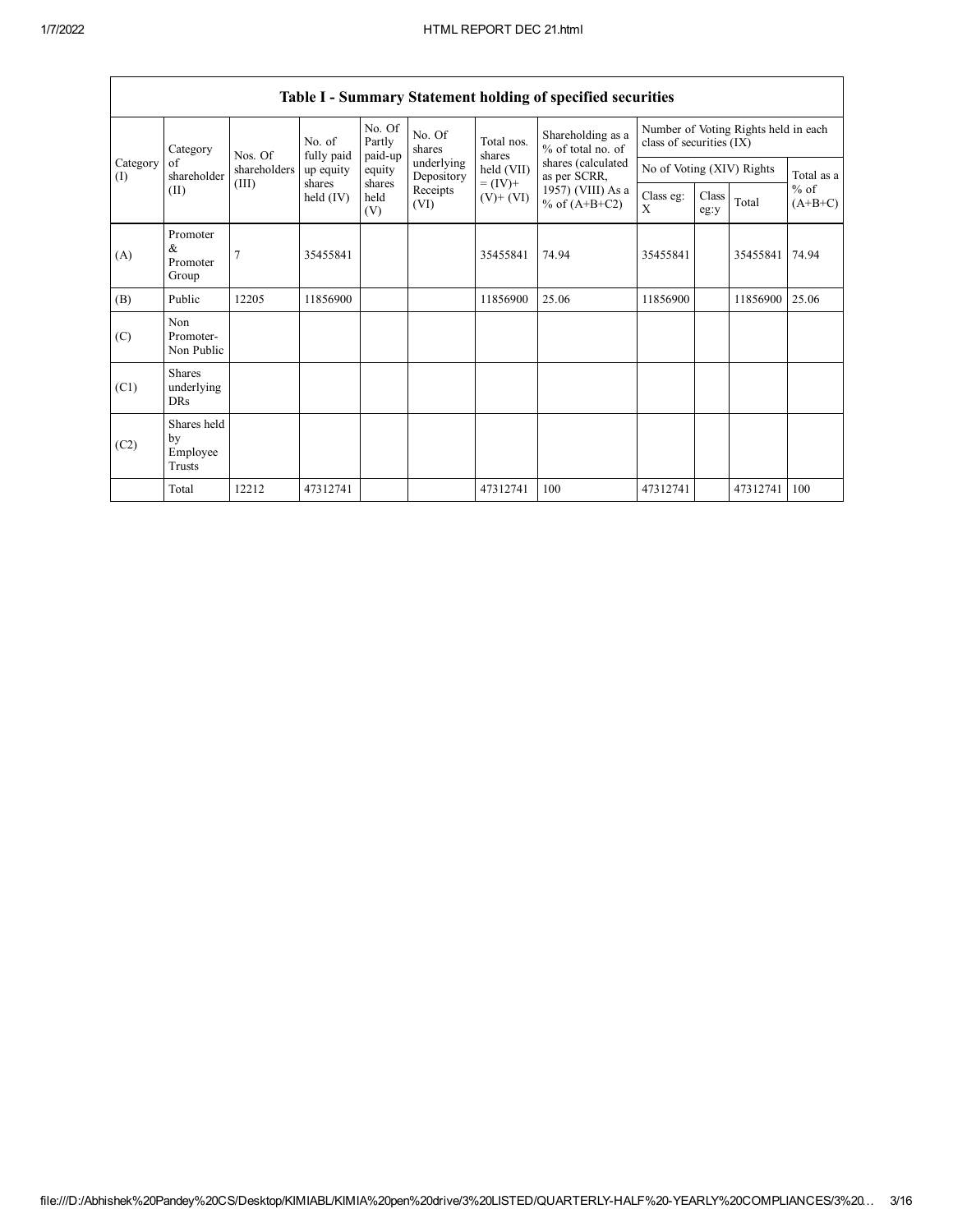٦

|      |                                                                                                                                                                                                                                                                                                                                                                                                                                                                                                                                                   |           | Table I - Summary Statement holding of specified securities |                                        |                                                  |                                                    |                                       |          |
|------|---------------------------------------------------------------------------------------------------------------------------------------------------------------------------------------------------------------------------------------------------------------------------------------------------------------------------------------------------------------------------------------------------------------------------------------------------------------------------------------------------------------------------------------------------|-----------|-------------------------------------------------------------|----------------------------------------|--------------------------------------------------|----------------------------------------------------|---------------------------------------|----------|
|      | Shareholding, as<br>No. Of<br>a % assuming<br><b>Shares</b><br>No. Of<br>full conversion<br>No. of<br>Underlying<br><b>Shares</b><br>of convertible<br><b>Shares</b><br>Category<br>Underlying<br>Outstanding<br>Underlying<br>securities (as a<br>Category<br>of<br>Outstanding<br>convertible<br>shareholder<br>Outstanding<br>percentage of<br>convertible<br>securities<br>diluted share<br>Warrants<br>(II)<br>securities<br>and No. Of<br>capital) $(XI)$ =<br>$(X_i)$<br>(X)<br>Warrants<br>$(VII)+(X)$ As a %<br>(Xi)(a)<br>of $(A+B+C2)$ |           |                                                             | Number of<br>Locked in shares<br>(XII) | <b>Shares</b><br>(XIII)                          | Number of<br>pledged or<br>otherwise<br>encumbered | Number of<br>equity shares<br>held in |          |
| (1)  |                                                                                                                                                                                                                                                                                                                                                                                                                                                                                                                                                   | No. $(a)$ | As a<br>$%$ of<br>total<br>Shares<br>held<br>(b)            | No.<br>(a)                             | As a<br>$%$ of<br>total<br>Shares<br>held<br>(b) | dematerialized<br>form $(XIV)$                     |                                       |          |
| (A)  | Promoter &<br>Promoter<br>Group                                                                                                                                                                                                                                                                                                                                                                                                                                                                                                                   |           | 74.94                                                       | 8158885                                | 23.01                                            |                                                    |                                       | 35455841 |
| (B)  | Public                                                                                                                                                                                                                                                                                                                                                                                                                                                                                                                                            |           | 25.06                                                       |                                        |                                                  |                                                    |                                       | 9186400  |
| (C)  | Non<br>Promoter-<br>Non Public                                                                                                                                                                                                                                                                                                                                                                                                                                                                                                                    |           |                                                             |                                        |                                                  |                                                    |                                       |          |
| (C1) | <b>Shares</b><br>underlying<br><b>DRs</b>                                                                                                                                                                                                                                                                                                                                                                                                                                                                                                         |           |                                                             |                                        |                                                  |                                                    |                                       |          |
| (C2) | Shares held<br>by<br>Employee<br>Trusts                                                                                                                                                                                                                                                                                                                                                                                                                                                                                                           |           |                                                             |                                        |                                                  |                                                    |                                       |          |
|      | Total                                                                                                                                                                                                                                                                                                                                                                                                                                                                                                                                             |           | 100                                                         | 8158885                                | 17.24                                            |                                                    |                                       | 44642241 |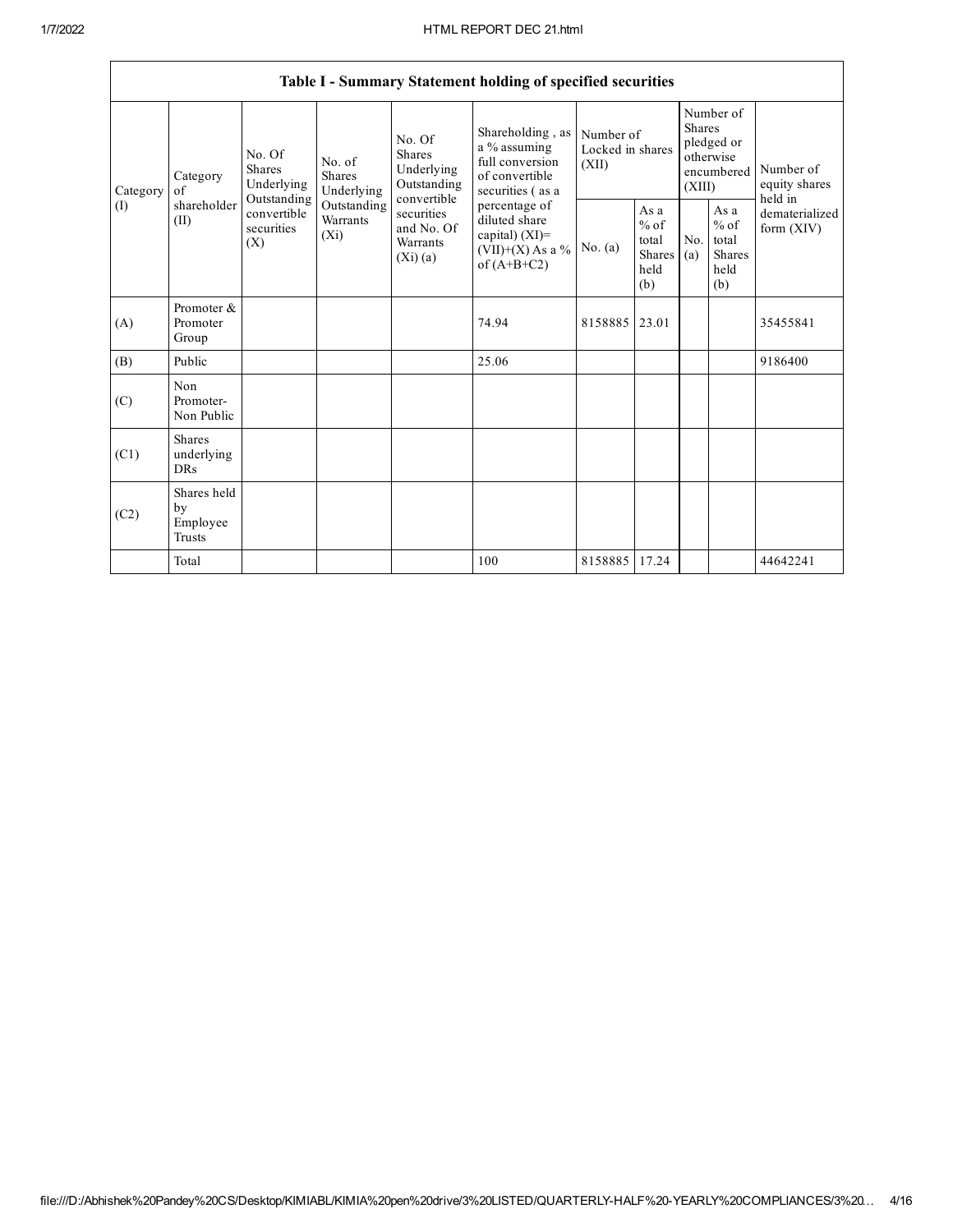|                                                                                                | Table II - Statement showing shareholding pattern of the Promoter and Promoter Group                                |                         |                         |                                 |                                    |                            |                                                      |                               |               |                                 |                                 |
|------------------------------------------------------------------------------------------------|---------------------------------------------------------------------------------------------------------------------|-------------------------|-------------------------|---------------------------------|------------------------------------|----------------------------|------------------------------------------------------|-------------------------------|---------------|---------------------------------|---------------------------------|
|                                                                                                |                                                                                                                     |                         | No. of                  | No.<br><b>Of</b><br>Partly      | No. Of                             | Total nos.<br>shares       | Shareholding<br>as a % of<br>total no. of            | each class of securities (IX) |               | Number of Voting Rights held in |                                 |
| Sr.                                                                                            | Category & Name<br>of the                                                                                           | Nos. Of<br>shareholders | fully paid<br>up equity | paid-<br>up                     | shares<br>underlying<br>Depository | held<br>$(VII) =$          | shares<br>(calculated as                             | No of Voting (XIV) Rights     |               |                                 | Total<br>as a $%$               |
|                                                                                                | Shareholders (I)                                                                                                    | (III)                   | shares<br>held $(IV)$   | equity<br>shares<br>held<br>(V) | Receipts<br>(VI)                   | $(IV)+$<br>$(V)$ +<br>(VI) | per SCRR,<br>1957) (VIII)<br>As a % of<br>$(A+B+C2)$ | Class eg:<br>X                | Class<br>eg:y | Total                           | οf<br>Total<br>Voting<br>rights |
| A                                                                                              | Table II - Statement showing shareholding pattern of the Promoter and Promoter Group                                |                         |                         |                                 |                                    |                            |                                                      |                               |               |                                 |                                 |
| (1)                                                                                            | Indian                                                                                                              |                         |                         |                                 |                                    |                            |                                                      |                               |               |                                 |                                 |
| (a)                                                                                            | Individuals/Hindu<br>undivided Family                                                                               | $\overline{7}$          | 35455841                |                                 |                                    | 35455841                   | 74.94                                                | 35455841                      |               | 35455841                        | 74.94                           |
| Sub-Total<br>(A)(1)                                                                            |                                                                                                                     | $\tau$                  | 35455841                |                                 |                                    | 35455841                   | 74.94                                                | 35455841                      |               | 35455841                        | 74.94                           |
| (2)                                                                                            | Foreign                                                                                                             |                         |                         |                                 |                                    |                            |                                                      |                               |               |                                 |                                 |
| Total<br>Shareholding<br>of Promoter<br>and<br>Promoter<br>Group $(A)=$<br>$(A)(1)+(A)$<br>(2) |                                                                                                                     | 7                       | 35455841                |                                 |                                    | 35455841 74.94             |                                                      | 35455841                      |               | 35455841                        | 74.94                           |
| $\, {\bf B}$                                                                                   | Table III - Statement showing shareholding pattern of the Public shareholder                                        |                         |                         |                                 |                                    |                            |                                                      |                               |               |                                 |                                 |
| (1)                                                                                            | Institutions                                                                                                        |                         |                         |                                 |                                    |                            |                                                      |                               |               |                                 |                                 |
| (a)                                                                                            | Mutual Funds                                                                                                        | $\mathfrak{Z}$          | 181100                  |                                 |                                    | 181100                     | 0.38                                                 | 181100                        |               | 181100                          | 0.38                            |
| Sub-Total<br>(B)(1)                                                                            |                                                                                                                     | 3                       | 181100                  |                                 |                                    | 181100                     | 0.38                                                 | 181100                        |               | 181100                          | 0.38                            |
| (3)                                                                                            | Non-institutions                                                                                                    |                         |                         |                                 |                                    |                            |                                                      |                               |               |                                 |                                 |
| (a(i))                                                                                         | Individuals -<br>i.Individual<br>shareholders<br>holding nominal<br>share capital up to<br>Rs. 2 lakhs.             | 11903                   | 2723889                 |                                 |                                    | 2723889                    | 5.76                                                 | 2723889                       |               | 2723889                         | 5.76                            |
| (a(ii))                                                                                        | Individuals - ii.<br>Individual<br>shareholders<br>holding nominal<br>share capital in<br>excess of Rs. 2<br>lakhs. | $\overline{4}$          | 8200000                 |                                 |                                    | 8200000                    | 17.33                                                | 8200000                       |               | 8200000                         | 17.33                           |
| (e)                                                                                            | Any Other<br>(specify)                                                                                              | 295                     | 751911                  |                                 |                                    | 751911                     | 1.59                                                 | 751911                        |               | 751911                          | 1.59                            |
| Sub-Total<br>(B)(3)                                                                            |                                                                                                                     | 12202                   | 11675800                |                                 |                                    | 11675800                   | 24.68                                                | 11675800                      |               | 11675800                        | 24.68                           |
| <b>Total Public</b><br>Shareholding<br>$(B)=(B)(1)+$<br>$(B)(2)+(B)$<br>(3)                    |                                                                                                                     | 12205                   | 11856900                |                                 |                                    | 11856900 25.06             |                                                      | 11856900                      |               | 11856900                        | 25.06                           |
| $\mathbf C$                                                                                    | Table IV - Statement showing shareholding pattern of the Non Promoter- Non Public shareholder                       |                         |                         |                                 |                                    |                            |                                                      |                               |               |                                 |                                 |
| Total (<br>$A+B+C2$ )                                                                          |                                                                                                                     | 12212                   | 47312741                |                                 |                                    | 47312741                   | 100                                                  | 47312741                      |               | 47312741                        | 100                             |
| Total<br>$(A+B+C)$                                                                             |                                                                                                                     | 12212                   | 47312741                |                                 |                                    | 47312741                   | 100                                                  | 47312741                      |               | 47312741                        | 100                             |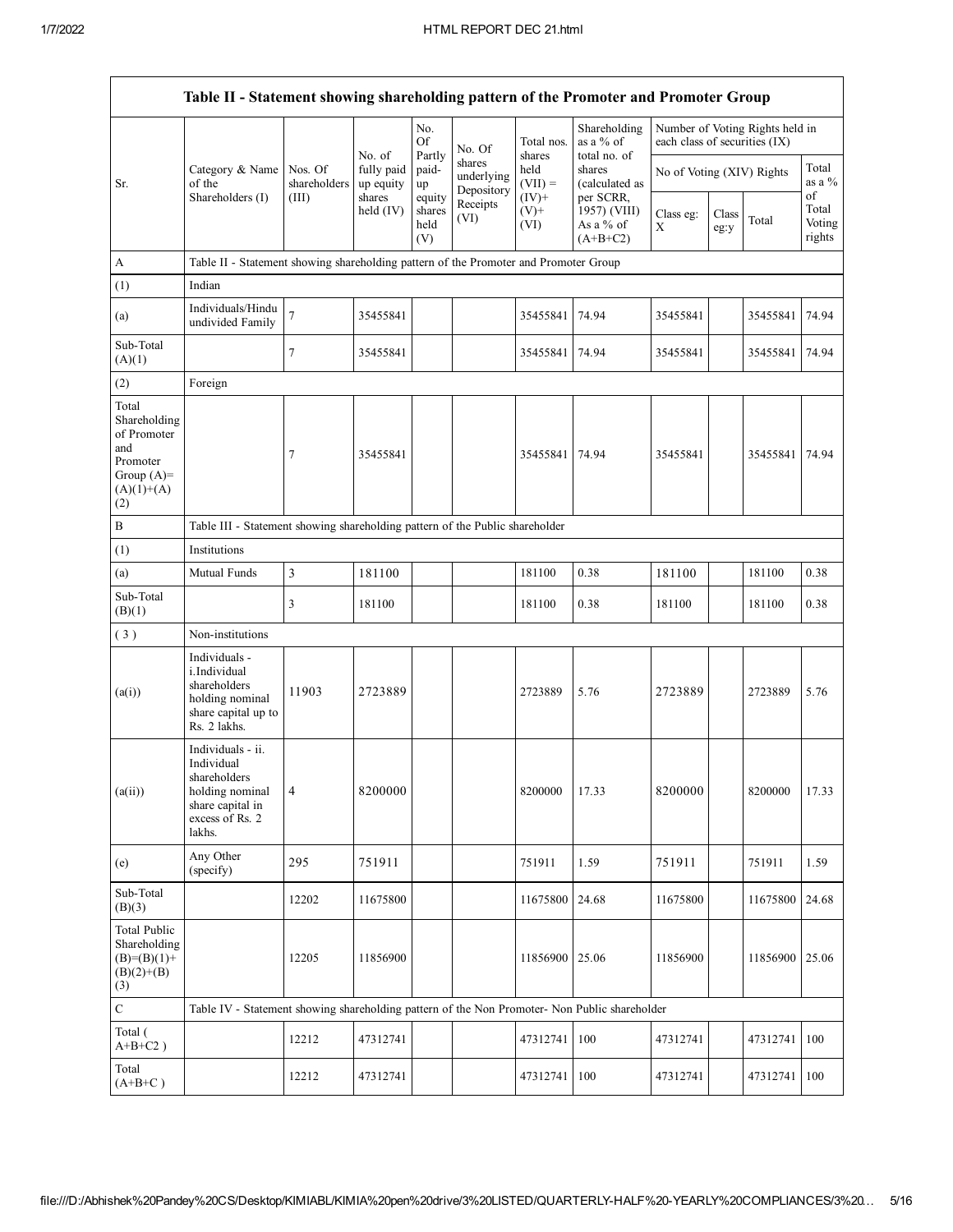|                                                                                                               |                                                |                                                                                                                           |                                                      | Table II - Statement showing shareholding pattern of the Promoter and Promoter Group          |               |                                       |                                         |                                                                  |                            |
|---------------------------------------------------------------------------------------------------------------|------------------------------------------------|---------------------------------------------------------------------------------------------------------------------------|------------------------------------------------------|-----------------------------------------------------------------------------------------------|---------------|---------------------------------------|-----------------------------------------|------------------------------------------------------------------|----------------------------|
|                                                                                                               | No. Of<br><b>Shares</b><br>Underlying          | No. of<br><b>Shares</b><br>Underlying                                                                                     | No. Of<br><b>Shares</b><br>Underlying<br>Outstanding | Shareholding, as<br>a % assuming full<br>conversion of<br>convertible                         | (XII)         | Number of<br>Locked in shares         |                                         | Number of Shares<br>pledged or<br>otherwise<br>encumbered (XIII) | Number of<br>equity shares |
| Outstanding<br>Sr.<br>Outstanding<br>convertible<br>Warrants<br>securities<br>No. Of<br>$(X_i)$<br>(X)<br>(a) | convertible<br>securities and<br>Warrants (Xi) | securities (as a<br>percentage of<br>diluted share<br>No. (a)<br>capital) $(XI)$ =<br>$(VII)+(X)$ As a %<br>of $(A+B+C2)$ |                                                      | As a<br>$%$ of<br>total<br>Shares<br>held<br>(b)                                              | No.<br>(a)    | As a % of total<br>Shares held<br>(b) | held in<br>dematerialized<br>form (XIV) |                                                                  |                            |
| $\boldsymbol{A}$                                                                                              |                                                |                                                                                                                           |                                                      | Table II - Statement showing shareholding pattern of the Promoter and Promoter Group          |               |                                       |                                         |                                                                  |                            |
| (1)                                                                                                           | Indian                                         |                                                                                                                           |                                                      |                                                                                               |               |                                       |                                         |                                                                  |                            |
| (a)                                                                                                           |                                                |                                                                                                                           |                                                      | 74.94                                                                                         | 8158885 23.01 |                                       |                                         |                                                                  | 35455841                   |
| Sub-Total<br>(A)(1)                                                                                           |                                                |                                                                                                                           |                                                      | 74.94                                                                                         | 8158885       | 23.01                                 |                                         |                                                                  | 35455841                   |
| (2)                                                                                                           | Foreign                                        |                                                                                                                           |                                                      |                                                                                               |               |                                       |                                         |                                                                  |                            |
| Total<br>Shareholding<br>of Promoter<br>and Promoter<br>Group $(A)=$<br>$(A)(1)+(A)$<br>(2)                   |                                                |                                                                                                                           |                                                      | 74.94                                                                                         | 8158885       | 23.01                                 |                                         |                                                                  | 35455841                   |
| $\, {\bf B}$                                                                                                  |                                                |                                                                                                                           |                                                      | Table III - Statement showing shareholding pattern of the Public shareholder                  |               |                                       |                                         |                                                                  |                            |
| (1)                                                                                                           | Institutions                                   |                                                                                                                           |                                                      |                                                                                               |               |                                       |                                         |                                                                  |                            |
| (a)                                                                                                           |                                                |                                                                                                                           |                                                      | 0.38                                                                                          |               |                                       |                                         |                                                                  | $\boldsymbol{0}$           |
| Sub-Total (B)<br>(1)                                                                                          |                                                |                                                                                                                           |                                                      | 0.38                                                                                          |               |                                       |                                         |                                                                  | $\boldsymbol{0}$           |
| (3)                                                                                                           | Non-institutions                               |                                                                                                                           |                                                      |                                                                                               |               |                                       |                                         |                                                                  |                            |
| (a(i))                                                                                                        |                                                |                                                                                                                           |                                                      | 5.76                                                                                          |               |                                       |                                         |                                                                  | 853289                     |
| (a(ii))                                                                                                       |                                                |                                                                                                                           |                                                      | 17.33                                                                                         |               |                                       |                                         |                                                                  | 8200000                    |
| (e)                                                                                                           |                                                |                                                                                                                           |                                                      | 1.59                                                                                          |               |                                       |                                         |                                                                  | 133111                     |
| Sub-Total (B)<br>(3)                                                                                          |                                                |                                                                                                                           |                                                      | 24.68                                                                                         |               |                                       |                                         |                                                                  | 9186400                    |
| <b>Total Public</b><br>Shareholding<br>$(B)= (B)(1) +$<br>$(B)(2)+(B)(3)$                                     |                                                |                                                                                                                           |                                                      | 25.06                                                                                         |               |                                       |                                         |                                                                  | 9186400                    |
| $\mathbf C$                                                                                                   |                                                |                                                                                                                           |                                                      | Table IV - Statement showing shareholding pattern of the Non Promoter- Non Public shareholder |               |                                       |                                         |                                                                  |                            |
| Total (<br>$A+B+C2$ )                                                                                         |                                                |                                                                                                                           |                                                      | 100                                                                                           | 8158885       | 17.24                                 |                                         |                                                                  | 44642241                   |
| Total<br>$(A+B+C)$                                                                                            |                                                |                                                                                                                           |                                                      | 100                                                                                           | 8158885       | 17.24                                 |                                         |                                                                  | 44642241                   |
| Disclosure of notes on shareholding pattern                                                                   |                                                |                                                                                                                           |                                                      |                                                                                               |               |                                       |                                         | Textual<br>Information $(1)$                                     |                            |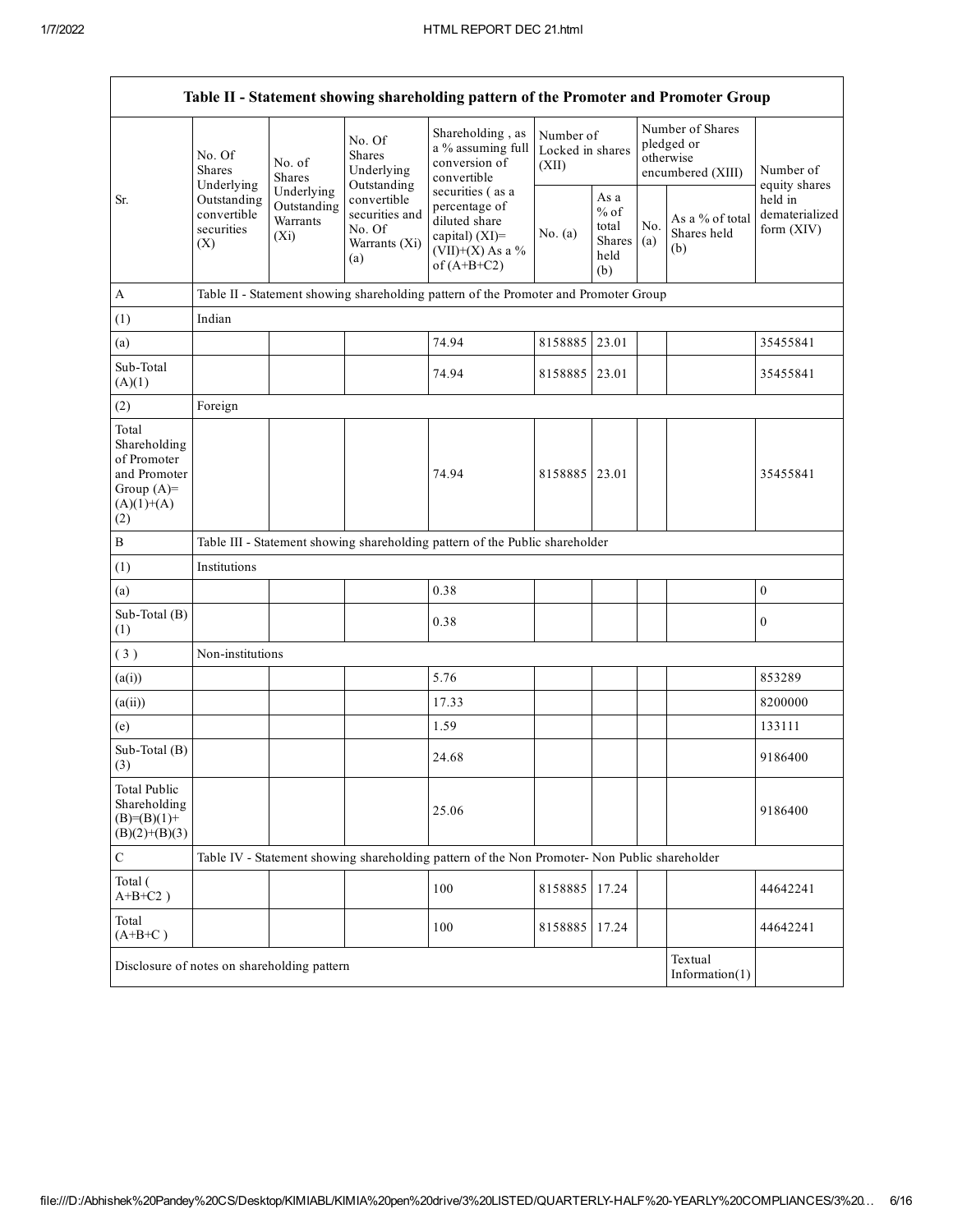|                       | <b>Text Block</b>                                                                                                                                                                                                                                                                                                                                                                                 |
|-----------------------|---------------------------------------------------------------------------------------------------------------------------------------------------------------------------------------------------------------------------------------------------------------------------------------------------------------------------------------------------------------------------------------------------|
| Textual Information() | Promoters Namely, Mr. Sachin Goel and Mr. Ved Prakash Goel Died due to Covid-19 illness on<br>19.05.2021 and 06.05.2021 respectively. Procedure of transmission of shares will be followed in due<br>course of time once request for the same is received by Company. Intimation of the sad demise has<br>already been given to BSE vide letter Ref. KIMIABL/COMP/BSE/21-22 /06 dated 02.06.2021. |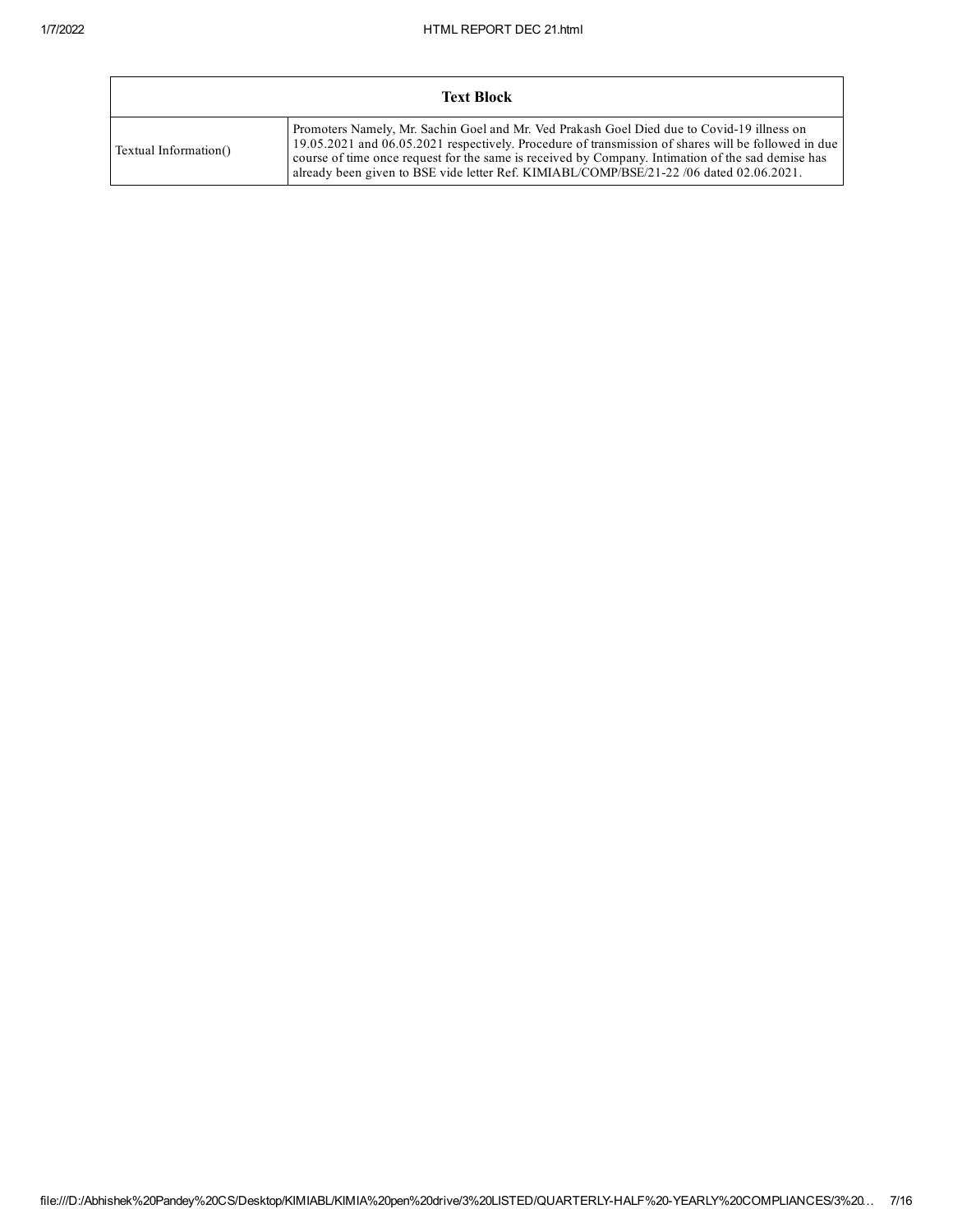|                                                                                                                                                                                          | Individuals/Hindu undivided Family |             |                |                  |                  |                     |                  |  |  |  |
|------------------------------------------------------------------------------------------------------------------------------------------------------------------------------------------|------------------------------------|-------------|----------------|------------------|------------------|---------------------|------------------|--|--|--|
| Searial No.                                                                                                                                                                              | $\mathbf{1}$                       | $\sqrt{2}$  | $\mathfrak{Z}$ | $\overline{4}$   | $\sqrt{5}$       | 6                   | $\tau$           |  |  |  |
| Name of the<br>Shareholders (I)                                                                                                                                                          | Deepa Goel                         | Sachin Goel | Sameer Goel    | Santosh Goel     | Vandana Goel     | Ved Prakash<br>Goel | Vipul Goel       |  |  |  |
| PAN (II)                                                                                                                                                                                 | AGSPG7937J                         | AAEPG2497B  | AAEPG2496A     | AAOPG8956H       | AADPR3448L       | AAIPG9630L          | AAOPG9045R       |  |  |  |
| No. of fully paid<br>up equity shares<br>$held$ (IV)                                                                                                                                     | 16                                 | 5318380     | 30137381       | 16               | 16               | 16                  | 16               |  |  |  |
| No. Of Partly<br>paid-up equity<br>shares held (V)                                                                                                                                       |                                    |             |                |                  |                  |                     |                  |  |  |  |
| No. Of shares<br>underlying<br>Depository<br>Receipts (VI)                                                                                                                               |                                    |             |                |                  |                  |                     |                  |  |  |  |
| Total nos. shares<br>held $(VII) = (IV) +$<br>$(V)$ + $(VI)$                                                                                                                             | 16                                 | 5318380     | 30137381       | 16               | 16               | 16                  | 16               |  |  |  |
| Shareholding as a<br>% of total no. of<br>shares (calculated<br>as per SCRR,<br>1957) (VIII) As a<br>% of $(A+B+C2)$                                                                     | $\boldsymbol{0}$                   | 11.24       | 63.7           | $\boldsymbol{0}$ | $\boldsymbol{0}$ | $\boldsymbol{0}$    | $\bf{0}$         |  |  |  |
| Number of Voting Rights held in each class of securities (IX)                                                                                                                            |                                    |             |                |                  |                  |                     |                  |  |  |  |
| Class eg: $X$                                                                                                                                                                            | 16                                 | 5318380     | 30137381       | 16               | 16               | 16                  | 16               |  |  |  |
| Class eg:y                                                                                                                                                                               |                                    |             |                |                  |                  |                     |                  |  |  |  |
| Total                                                                                                                                                                                    | 16                                 | 5318380     | 30137381       | 16               | 16               | 16                  | 16               |  |  |  |
| Total as a % of<br>Total Voting rights                                                                                                                                                   | $\overline{0}$                     | 11.24       | 63.7           | $\boldsymbol{0}$ | $\boldsymbol{0}$ | $\boldsymbol{0}$    | $\boldsymbol{0}$ |  |  |  |
| No. Of Shares<br>Underlying<br>Outstanding<br>convertible<br>securities $(X)$                                                                                                            |                                    |             |                |                  |                  |                     |                  |  |  |  |
| No. of Shares<br>Underlying<br>Outstanding<br>Warrants (Xi)                                                                                                                              |                                    |             |                |                  |                  |                     |                  |  |  |  |
| No. Of Shares<br>Underlying<br>Outstanding<br>convertible<br>securities and No.<br>Of Warrants (Xi)<br>(a)                                                                               |                                    |             |                |                  |                  |                     |                  |  |  |  |
| Shareholding, as a<br>% assuming full<br>conversion of<br>convertible<br>securities (as a<br>percentage of<br>diluted share<br>capital) (XI)=<br>$(VII)+(Xi)(a)$ As a<br>% of $(A+B+C2)$ | $\overline{0}$                     | 11.24       | 63.7           | $\mathbf{0}$     | $\boldsymbol{0}$ | $\boldsymbol{0}$    | $\mathbf{0}$     |  |  |  |
| Number of Locked in shares (XII)                                                                                                                                                         |                                    |             |                |                  |                  |                     |                  |  |  |  |
| No. $(a)$                                                                                                                                                                                | $\boldsymbol{0}$                   | 2158545     | 6000340        | $\boldsymbol{0}$ | $\boldsymbol{0}$ | $\boldsymbol{0}$    | $\boldsymbol{0}$ |  |  |  |
| As a % of total<br>Shares held (b)                                                                                                                                                       | $\overline{0}$                     | 40.59       | 19.91          | $\boldsymbol{0}$ | $\boldsymbol{0}$ | $\boldsymbol{0}$    | $\boldsymbol{0}$ |  |  |  |
| Number of Shares pledged or otherwise encumbered (XIII)                                                                                                                                  |                                    |             |                |                  |                  |                     |                  |  |  |  |
| No. $(a)$                                                                                                                                                                                |                                    |             |                |                  |                  |                     |                  |  |  |  |

file:///D:/Abhishek%20Pandey%20CS/Desktop/KIMIABL/KIMIA%20pen%20drive/3%20LISTED/QUARTERLYHALF%20YEARLY%20COMPLIANCES/3%20… 8/16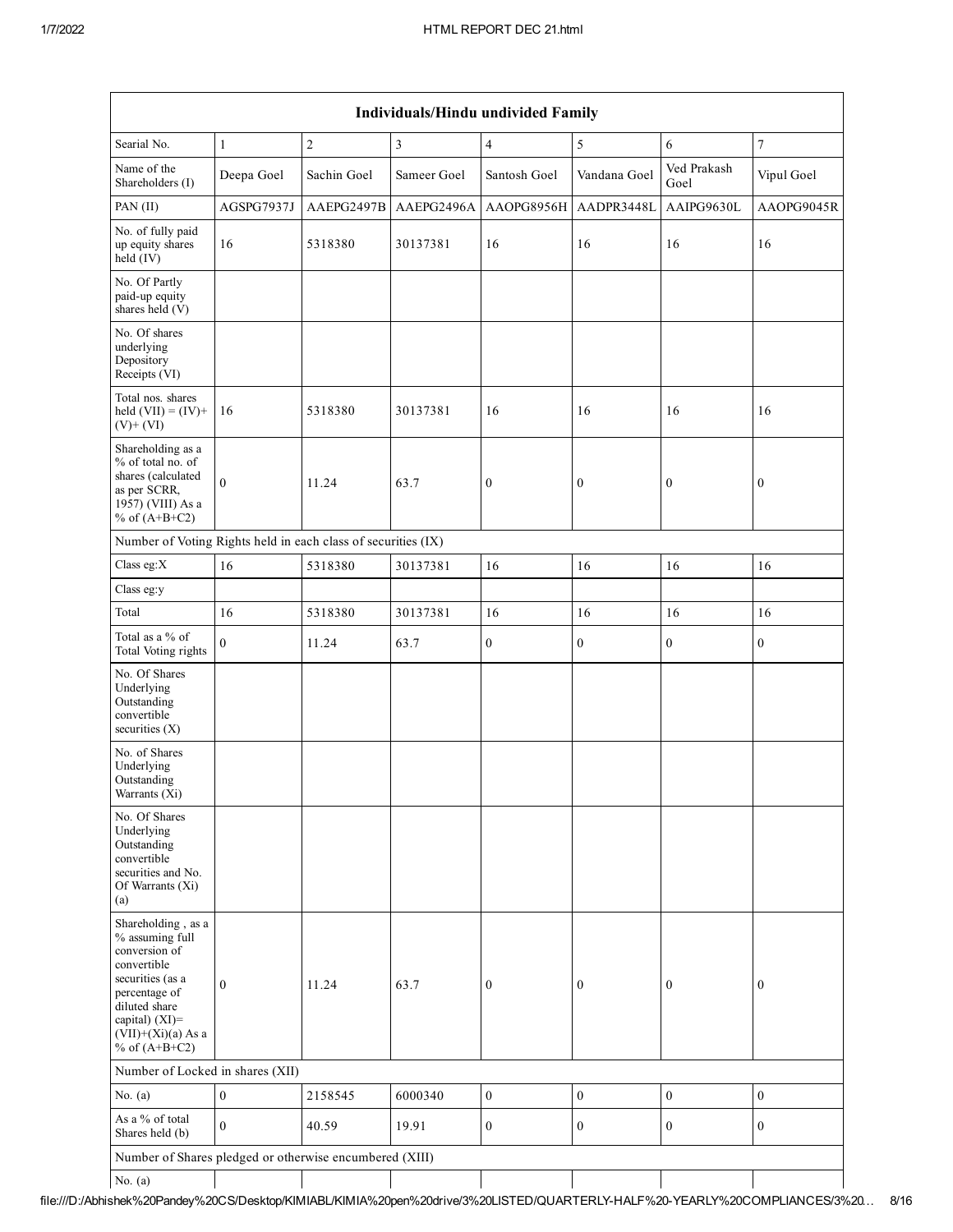## 1/7/2022 HTML REPORT DEC 21.html

| As a % of total<br>Shares held (b)                                   |                   |                   |          |                   |                   |                   |                   |
|----------------------------------------------------------------------|-------------------|-------------------|----------|-------------------|-------------------|-------------------|-------------------|
| Number of equity<br>shares held in<br>dematerialized<br>form $(XIV)$ | 16                | 5318380           | 30137381 | 16                | 16                | 16                | 16                |
| Reason for not providing PAN                                         |                   |                   |          |                   |                   |                   |                   |
| Reason for not<br>providing PAN                                      |                   |                   |          |                   |                   |                   |                   |
| Shareholder type                                                     | Promoter<br>Group | Promoter<br>Group | Promoter | Promoter<br>Group | Promoter<br>Group | Promoter<br>Group | Promoter<br>Group |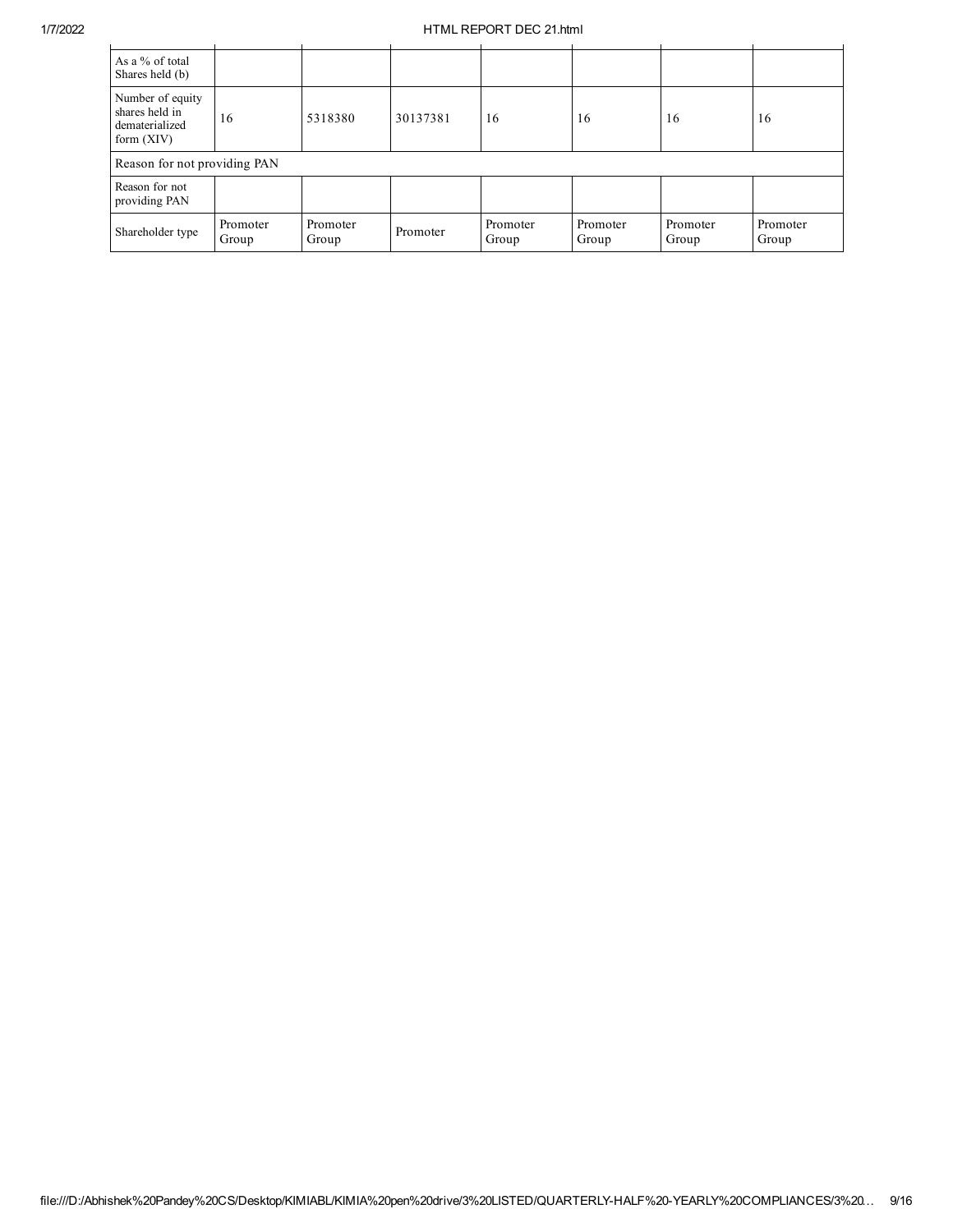|                                                                                                                                                                                          | Individuals/Hindu undivided Family                            |  |  |  |  |  |  |  |
|------------------------------------------------------------------------------------------------------------------------------------------------------------------------------------------|---------------------------------------------------------------|--|--|--|--|--|--|--|
| Searial No.                                                                                                                                                                              |                                                               |  |  |  |  |  |  |  |
| Name of the<br>Shareholders (I)                                                                                                                                                          | Click here to go back                                         |  |  |  |  |  |  |  |
| PAN (II)                                                                                                                                                                                 | Total                                                         |  |  |  |  |  |  |  |
| No. of fully paid<br>up equity shares<br>held $(IV)$                                                                                                                                     | 35455841                                                      |  |  |  |  |  |  |  |
| No. Of Partly<br>paid-up equity<br>shares held $(V)$                                                                                                                                     |                                                               |  |  |  |  |  |  |  |
| No. Of shares<br>underlying<br>Depository<br>Receipts (VI)                                                                                                                               |                                                               |  |  |  |  |  |  |  |
| Total nos. shares<br>held $(VII) = (IV) +$<br>$(V)+(VI)$                                                                                                                                 | 35455841                                                      |  |  |  |  |  |  |  |
| Shareholding as a<br>% of total no. of<br>shares (calculated<br>as per SCRR,<br>1957) (VIII) As a<br>% of $(A+B+C2)$                                                                     | 74.94                                                         |  |  |  |  |  |  |  |
|                                                                                                                                                                                          | Number of Voting Rights held in each class of securities (IX) |  |  |  |  |  |  |  |
| Class eg: $X$                                                                                                                                                                            | 35455841                                                      |  |  |  |  |  |  |  |
| Class eg:y                                                                                                                                                                               |                                                               |  |  |  |  |  |  |  |
| Total                                                                                                                                                                                    | 35455841                                                      |  |  |  |  |  |  |  |
| Total as a % of<br>Total Voting rights                                                                                                                                                   | 74.94                                                         |  |  |  |  |  |  |  |
| No. Of Shares<br>Underlying<br>Outstanding<br>convertible<br>securities $(X)$                                                                                                            |                                                               |  |  |  |  |  |  |  |
| No. of Shares<br>Underlying<br>Outstanding<br>Warrants (X1)                                                                                                                              |                                                               |  |  |  |  |  |  |  |
| No. Of Shares<br>Underlying<br>Outstanding<br>convertible<br>securities and No.<br>Of Warrants (Xi)<br>(a)                                                                               |                                                               |  |  |  |  |  |  |  |
| Shareholding, as a<br>% assuming full<br>conversion of<br>convertible<br>securities (as a<br>percentage of<br>diluted share<br>capital) (XI)=<br>$(VII)+(Xi)(a)$ As a<br>% of $(A+B+C2)$ | 74.94                                                         |  |  |  |  |  |  |  |
| Number of Locked in shares (XII)                                                                                                                                                         |                                                               |  |  |  |  |  |  |  |
| No. $(a)$                                                                                                                                                                                | 8158885                                                       |  |  |  |  |  |  |  |
| As a % of total<br>Shares held (b)                                                                                                                                                       | 23.01                                                         |  |  |  |  |  |  |  |
|                                                                                                                                                                                          | Number of Shares pledged or otherwise encumbered (XIII)       |  |  |  |  |  |  |  |
| No. $(a)$                                                                                                                                                                                |                                                               |  |  |  |  |  |  |  |
|                                                                                                                                                                                          |                                                               |  |  |  |  |  |  |  |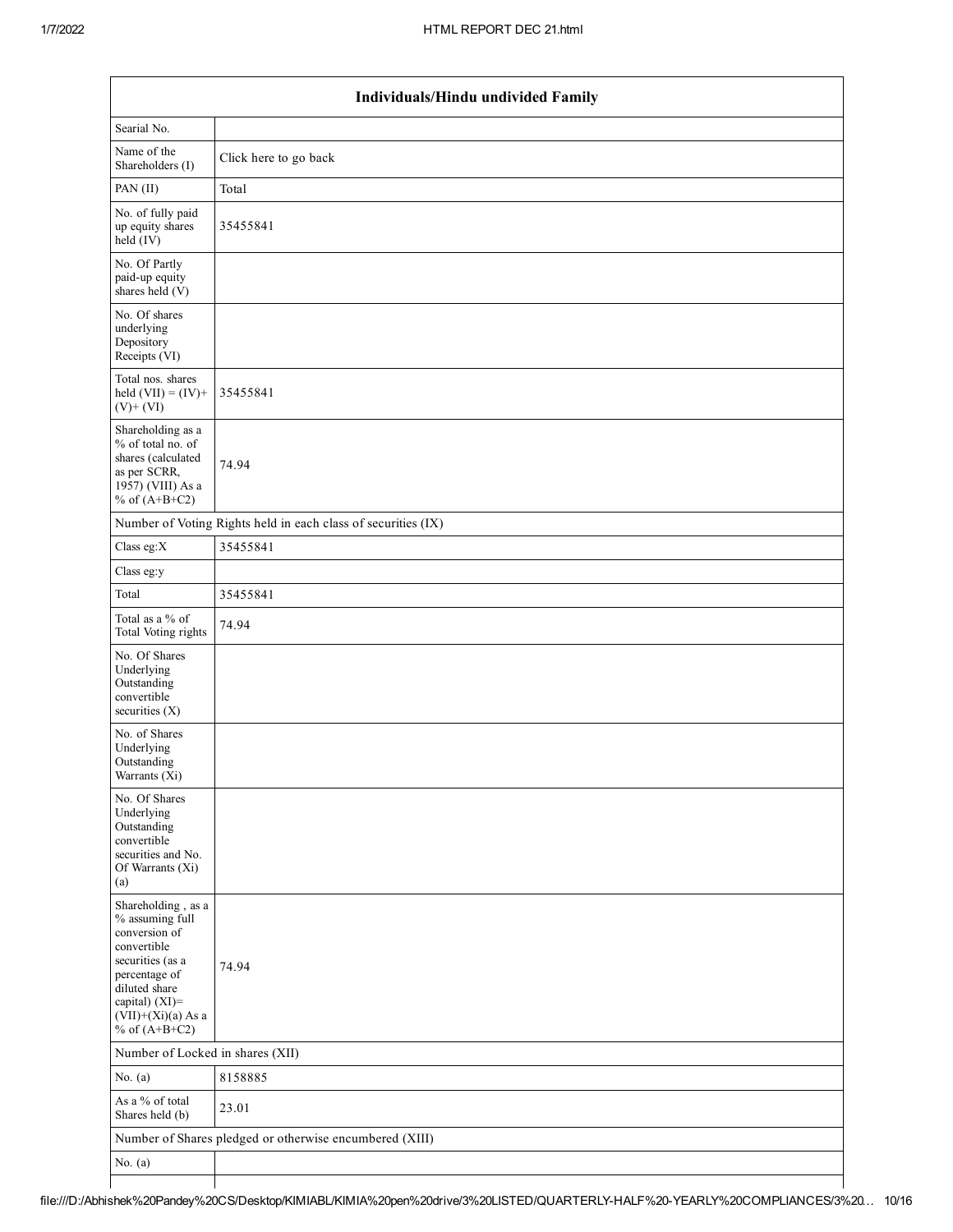$\mathcal{L}_{\mathcal{A}}$ 

| As a % of total<br>Shares held (b)                                   |          |
|----------------------------------------------------------------------|----------|
| Number of equity<br>shares held in<br>dematerialized<br>form $(XIV)$ | 35455841 |
| Reason for not providing PAN                                         |          |
| Reason for not<br>providing PAN                                      |          |
| Shareholder type                                                     |          |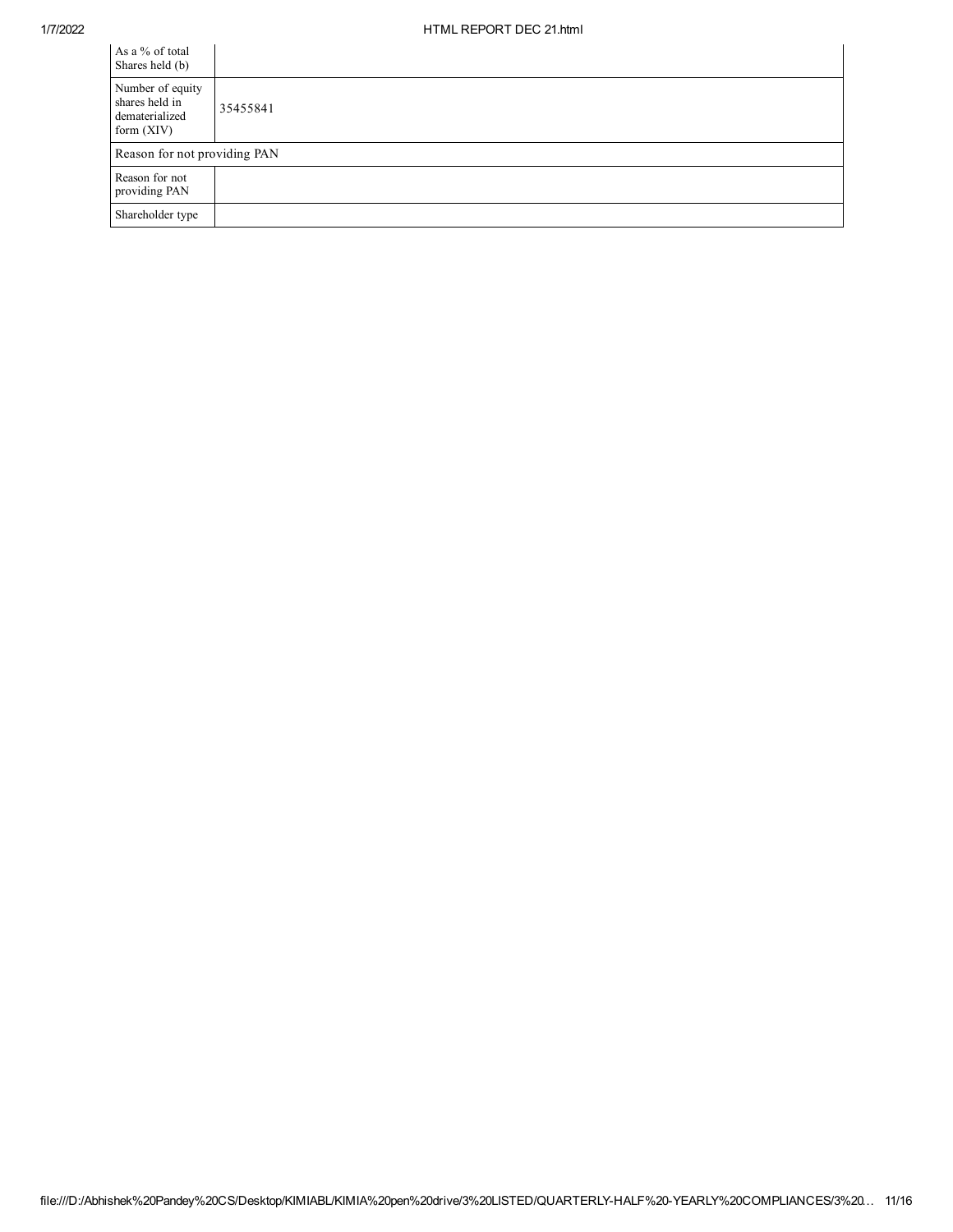| Searial No.                                                                                                                                                                          | Individuals - ii. Individual shareholders holding nominal share capital in excess of Rs. 2 lakhs. | $\overline{c}$ | $\overline{3}$ | $\overline{4}$ |                       |
|--------------------------------------------------------------------------------------------------------------------------------------------------------------------------------------|---------------------------------------------------------------------------------------------------|----------------|----------------|----------------|-----------------------|
|                                                                                                                                                                                      | $\mathbf{1}$                                                                                      |                |                |                |                       |
| Name of the<br>Shareholders (I)                                                                                                                                                      | Anish Kumar Aggarwal                                                                              | Manish Gupta   | Rahul Agrawal  | Rajesh Mittal  | Click here to go back |
| PAN (II)                                                                                                                                                                             | ADUPA3369F                                                                                        | AAQPG2749C     | ACEPA6224C     | AEKPM6909C     | Total                 |
| No. of fully paid<br>up equity shares<br>held (IV)                                                                                                                                   | 2050000                                                                                           | 2050000        | 2050000        | 2050000        | 8200000               |
| No. Of Partly<br>paid-up equity<br>shares held (V)                                                                                                                                   |                                                                                                   |                |                |                |                       |
| No. Of shares<br>underlying<br>Depository<br>Receipts (VI)                                                                                                                           |                                                                                                   |                |                |                |                       |
| Total nos. shares<br>held $(VII) = (IV) +$<br>$(V)$ + $(VI)$                                                                                                                         | 2050000                                                                                           | 2050000        | 2050000        | 2050000        | 8200000               |
| Shareholding as a<br>% of total no. of<br>shares (calculated<br>as per SCRR,<br>1957) (VIII) As a<br>% of $(A+B+C2)$                                                                 | 4.33                                                                                              | 4.33           | 4.33           | 4.33           | 17.33                 |
|                                                                                                                                                                                      | Number of Voting Rights held in each class of securities (IX)                                     |                |                |                |                       |
| Class eg: X                                                                                                                                                                          | 2050000                                                                                           | 2050000        | 2050000        | 2050000        | 8200000               |
| Class eg:y                                                                                                                                                                           |                                                                                                   |                |                |                |                       |
| Total                                                                                                                                                                                | 2050000                                                                                           | 2050000        | 2050000        | 2050000        | 8200000               |
| Total as a % of<br>Total Voting rights                                                                                                                                               | 4.33                                                                                              | 4.33           | 4.33           | 4.33           | 17.33                 |
| No. Of Shares<br>Underlying<br>Outstanding<br>convertible<br>securities (X)                                                                                                          |                                                                                                   |                |                |                |                       |
| No. of Shares<br>Underlying<br>Outstanding<br>Warrants (Xi)                                                                                                                          |                                                                                                   |                |                |                |                       |
| No. Of Shares<br>Underlying<br>Outstanding<br>convertible<br>securities and No.<br>Of Warrants (Xi)<br>(a)                                                                           |                                                                                                   |                |                |                |                       |
| Shareholding, as a<br>% assuming full<br>conversion of<br>convertible<br>securities (as a<br>percentage of<br>diluted share<br>capital) (XI)=<br>$(VII)+(X)$ As a %<br>of $(A+B+C2)$ | 4.33                                                                                              | 4.33           | 4.33           | 4.33           | 17.33                 |
| Number of Locked in shares (XII)                                                                                                                                                     |                                                                                                   |                |                |                |                       |
| No. $(a)$                                                                                                                                                                            |                                                                                                   |                |                |                |                       |
| As a % of total<br>Shares held (b)                                                                                                                                                   |                                                                                                   |                |                |                |                       |
| Number of equity<br>shares held in<br>dematerialized<br>form (XIV)                                                                                                                   | 2050000                                                                                           | 2050000        | 2050000        | 2050000        | 8200000               |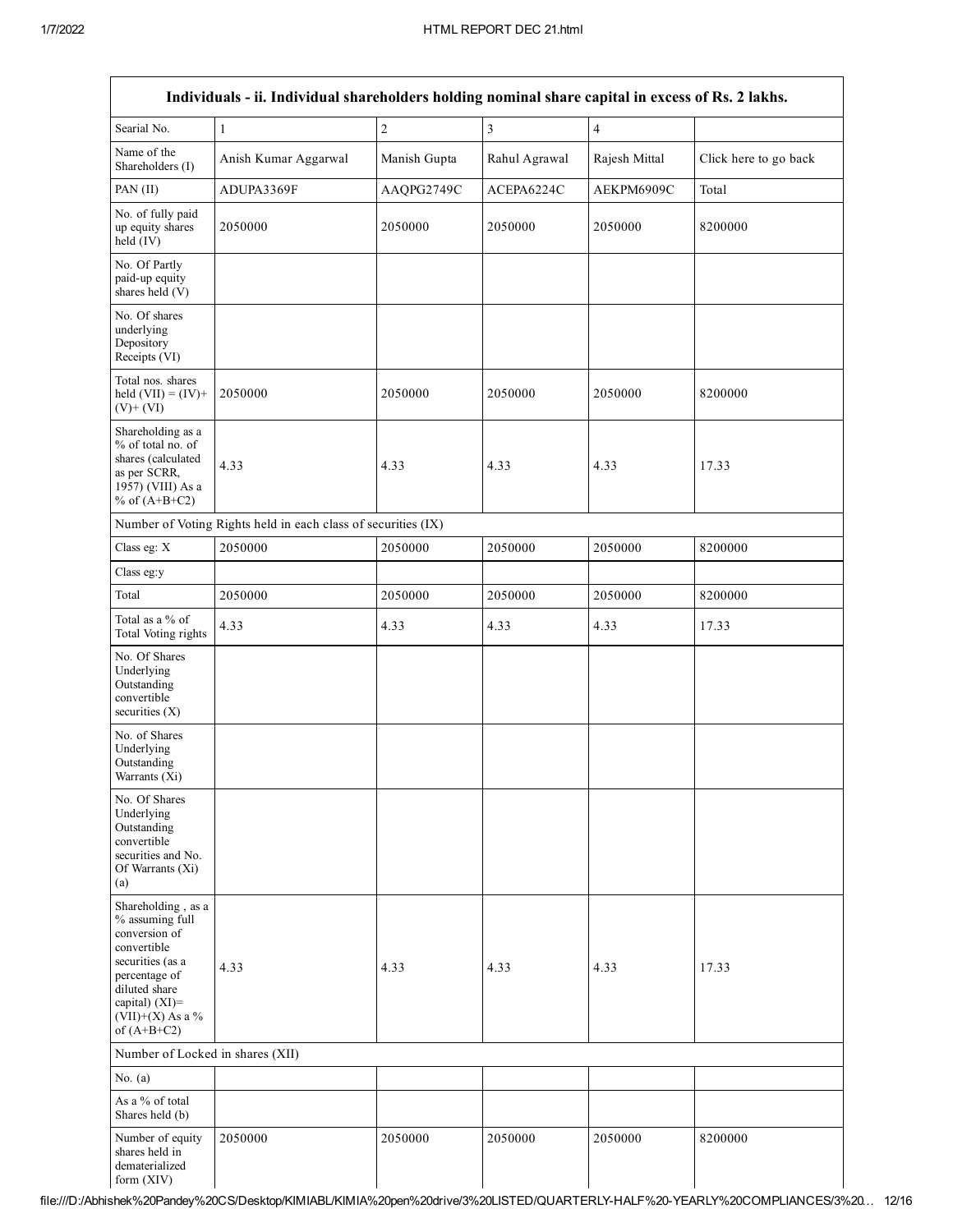| Reason for not providing PAN    |  |  |  |  |  |  |  |
|---------------------------------|--|--|--|--|--|--|--|
| Reason for not<br>providing PAN |  |  |  |  |  |  |  |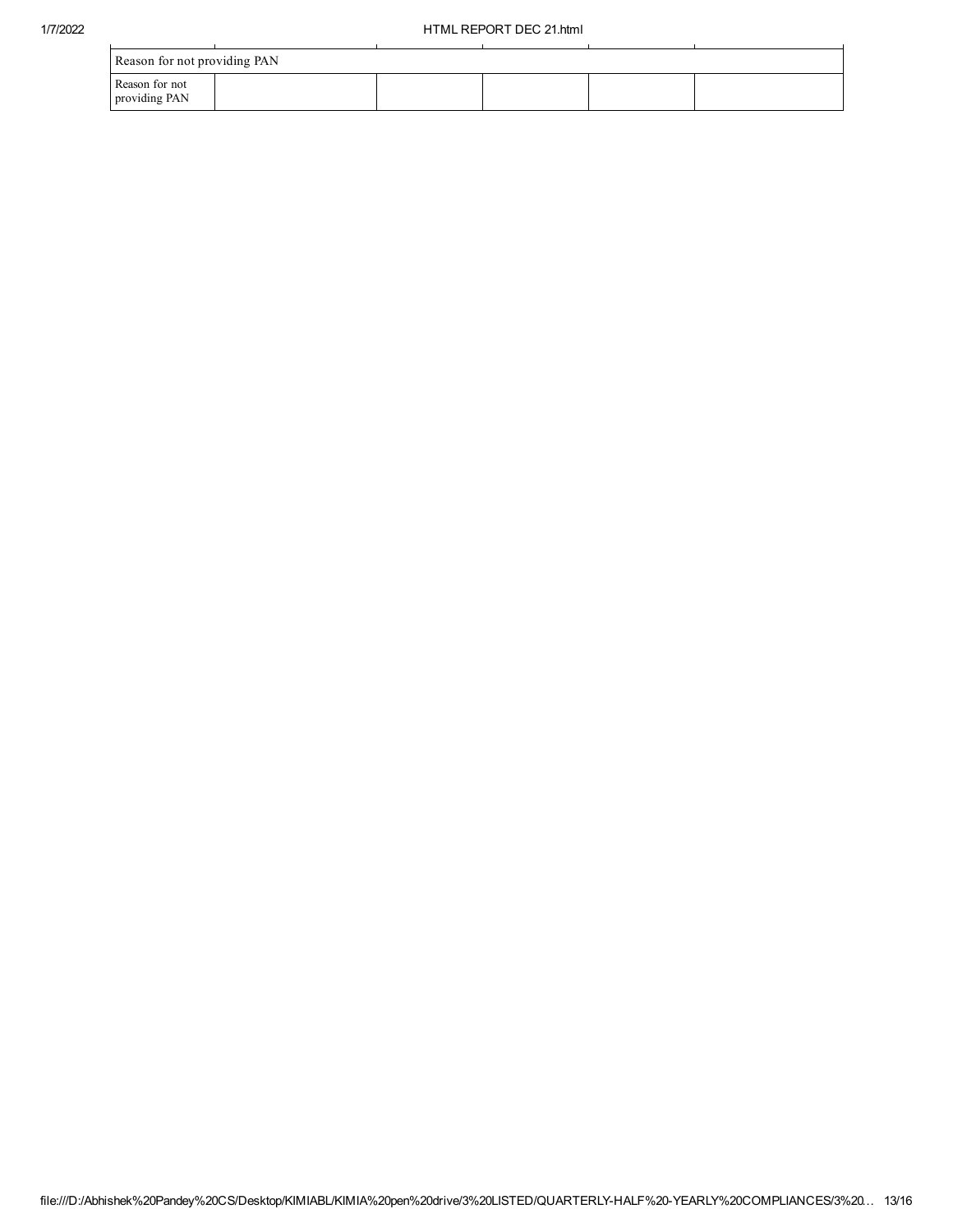| Any Other (specify)                                                                                                                                                                  |                            |                                                               |                     |                              |            |                          |  |
|--------------------------------------------------------------------------------------------------------------------------------------------------------------------------------------|----------------------------|---------------------------------------------------------------|---------------------|------------------------------|------------|--------------------------|--|
| Searial No.                                                                                                                                                                          | 1                          | $\sqrt{2}$                                                    | $\mathfrak{Z}$      | $\overline{4}$               | 5          |                          |  |
| Category                                                                                                                                                                             | <b>Bodies</b><br>Corporate | Overseas Corporate<br><b>Bodies</b>                           | Clearing<br>Members | Non-Resident Indian<br>(NRI) | <b>HUF</b> |                          |  |
| Category / More<br>than 1 percentage                                                                                                                                                 | Category                   | Category                                                      | Category            | Category                     | Category   |                          |  |
| Name of the<br>Shareholders (I)                                                                                                                                                      |                            |                                                               |                     |                              |            | Click here to go<br>back |  |
| PAN (II)                                                                                                                                                                             |                            |                                                               |                     |                              |            | Total                    |  |
| No. of the<br>Shareholders (I)                                                                                                                                                       | 43                         | $\mathbf{1}$                                                  | 38                  | 178                          | 35         | 295                      |  |
| No. of fully paid<br>up equity shares<br>held (IV)                                                                                                                                   | 133339                     | 100000                                                        | 39131               | 437950                       | 41491      | 751911                   |  |
| No. Of Partly<br>paid-up equity<br>shares held $(V)$                                                                                                                                 |                            |                                                               |                     |                              |            |                          |  |
| No. Of shares<br>underlying<br>Depository<br>Receipts (VI)                                                                                                                           |                            |                                                               |                     |                              |            |                          |  |
| Total nos. shares<br>held $(VII) = (IV) +$<br>$(V)$ + $(VI)$                                                                                                                         | 133339                     | 100000                                                        | 39131               | 437950                       | 41491      | 751911                   |  |
| Shareholding as a<br>% of total no. of<br>shares (calculated<br>as per SCRR,<br>1957) (VIII) As a<br>% of $(A+B+C2)$                                                                 | 0.28                       | 0.21                                                          | 0.08                | 0.93                         | 0.09       | 1.59                     |  |
|                                                                                                                                                                                      |                            | Number of Voting Rights held in each class of securities (IX) |                     |                              |            |                          |  |
| Class eg: X                                                                                                                                                                          | 133339                     | 100000                                                        | 39131               | 437950                       | 41491      | 751911                   |  |
| Class eg:y                                                                                                                                                                           |                            |                                                               |                     |                              |            |                          |  |
| Total                                                                                                                                                                                | 133339                     | 100000                                                        | 39131               | 437950                       | 41491      | 751911                   |  |
| Total as a % of<br>Total Voting rights                                                                                                                                               | 0.28                       | 0.21                                                          | 0.08                | 0.93                         | 0.09       | 1.59                     |  |
| No. Of Shares<br>Underlying<br>Outstanding<br>convertible<br>securities $(X)$                                                                                                        |                            |                                                               |                     |                              |            |                          |  |
| No. of Shares<br>Underlying<br>Outstanding<br>Warrants (Xi)                                                                                                                          |                            |                                                               |                     |                              |            |                          |  |
| No. Of Shares<br>Underlying<br>Outstanding<br>convertible<br>securities and No.<br>Of Warrants (Xi)<br>(a)                                                                           |                            |                                                               |                     |                              |            |                          |  |
| Shareholding, as a<br>% assuming full<br>conversion of<br>convertible<br>securities (as a<br>percentage of<br>diluted share<br>capital) (XI)=<br>$(VII)+(X)$ As a %<br>of $(A+B+C2)$ | 0.28                       | 0.21                                                          | 0.08                | 0.93                         | 0.09       | 1.59                     |  |
| Number of Locked in shares (XII)                                                                                                                                                     |                            |                                                               |                     |                              |            |                          |  |

file:///D:/Abhishek%20Pandey%20CS/Desktop/KIMIABL/KIMIA%20pen%20drive/3%20LISTED/QUARTERLYHALF%20YEARLY%20COMPLIANCES/3%20… 14/16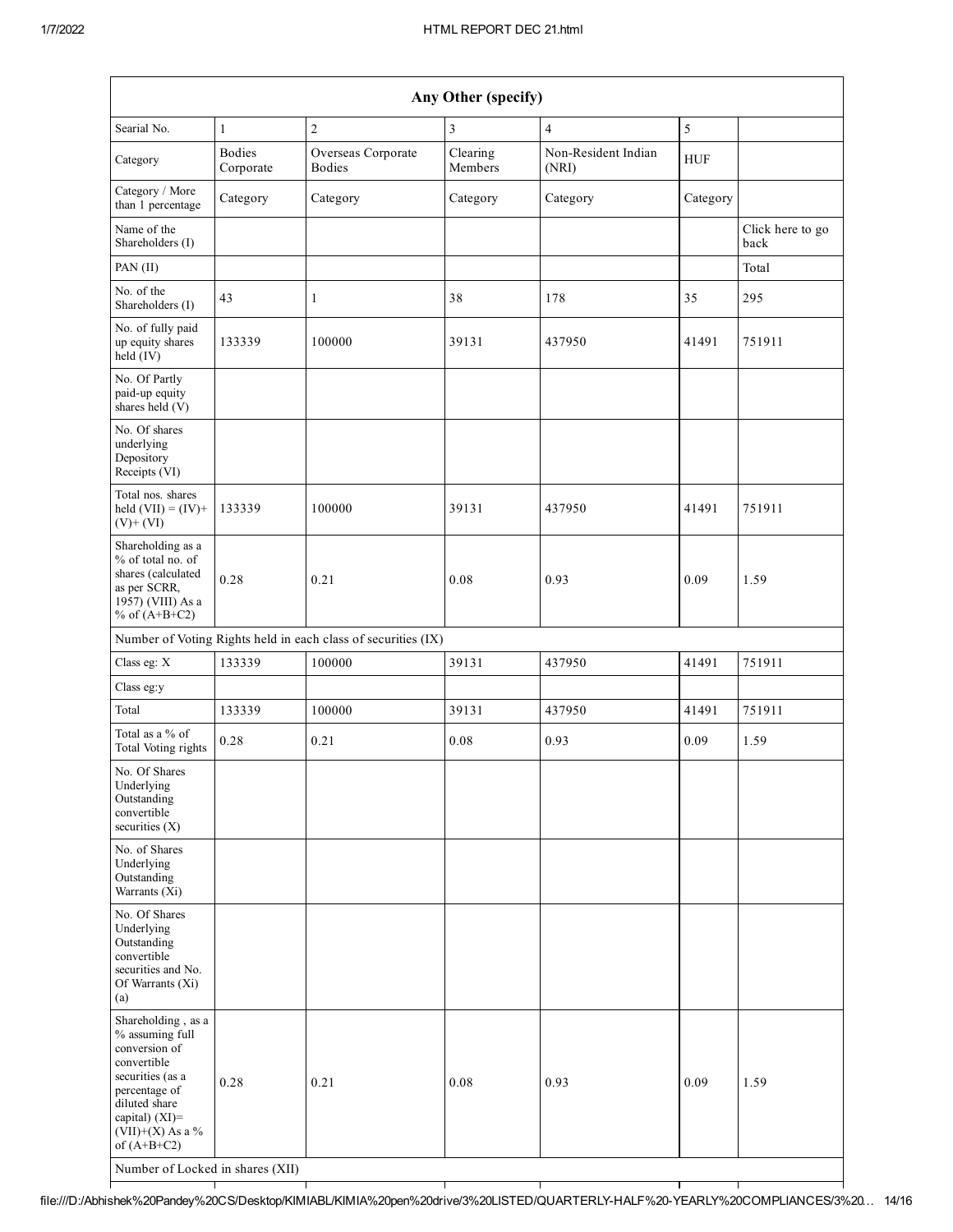## 1/7/2022 HTML REPORT DEC 21.html

| No. $(a)$                                                            |       |                |       |       |       |        |  |
|----------------------------------------------------------------------|-------|----------------|-------|-------|-------|--------|--|
| As a % of total<br>Shares held (b)                                   |       |                |       |       |       |        |  |
| Number of equity<br>shares held in<br>dematerialized<br>form $(XIV)$ | 38239 | $\overline{0}$ | 39131 | 14850 | 40891 | 133111 |  |
| Reason for not providing PAN                                         |       |                |       |       |       |        |  |
| Reason for not<br>providing PAN                                      |       |                |       |       |       |        |  |